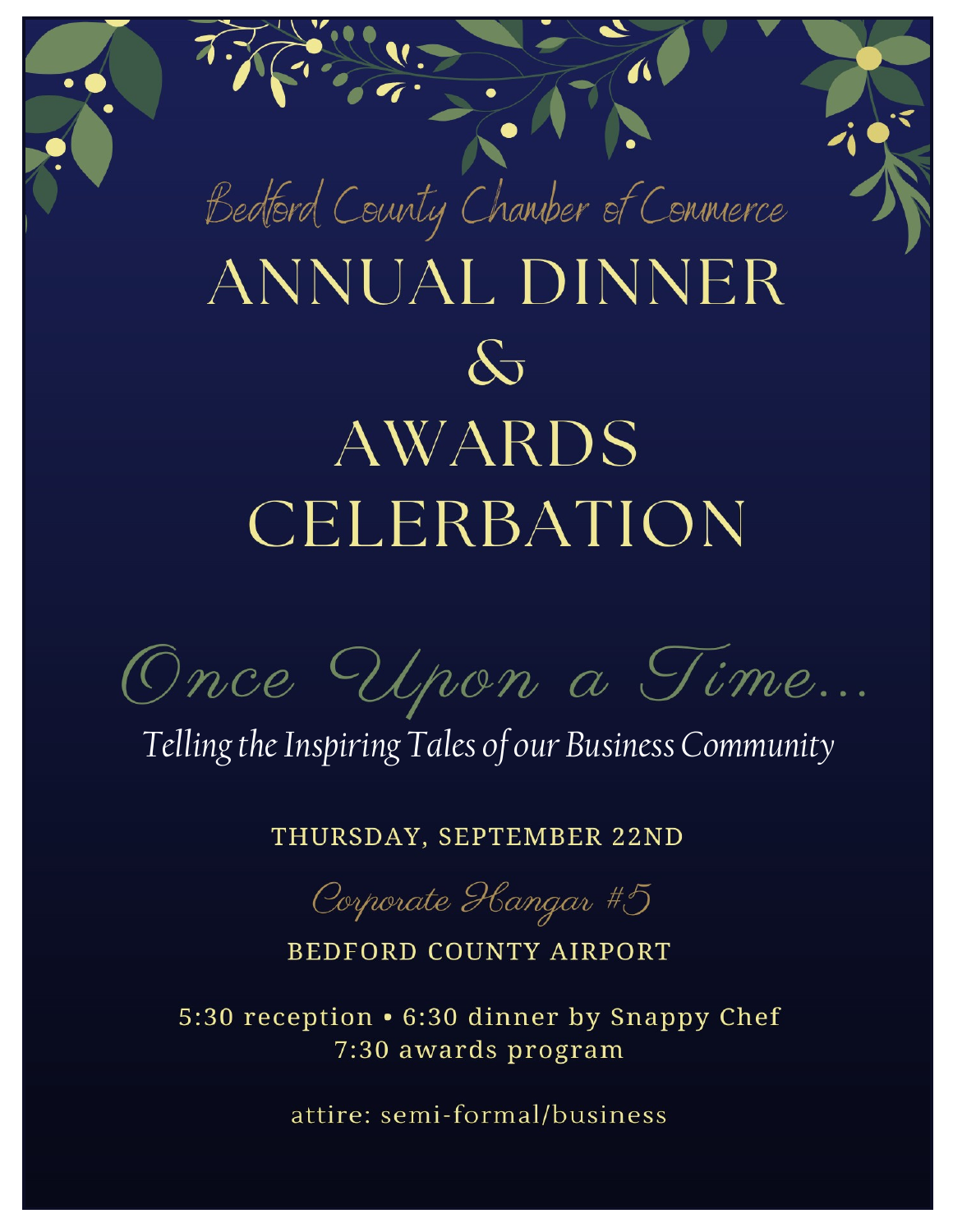

# 2022 Annual Dinner & Awards Celebration

**Thursday, September 22rd at the Bedford County Airport SPONSORSHIP OPPORTUNITIES AVAILABLE**



**For the Signature Celebration of Business Excellence in the Bedford County Region**

# *ALL SPONSORS INVIESTING MORE THAN \$1,000 WILL RECEIVE:*

*Company name in all press releases, Chamber News articles, table tents, and other printed marketing pieces Recognition on PowerPoint displayed on screen during dinner Logo/Link on event page of Chamber website; Right of first acceptance to renew sponsorship in 2023.*

## **NAMED/TITLE SPONSORSHIPS – Check the diamond next to your desired sponsorship commitment.**

- **\$5,000 EXCLUSIVE PRESENTING SPONSOR** This is our most prestigious and highest-profile sponsorship! Benefits include a reserved, front table of 8, full-color, full-page ads: inside front cover and inside back cover of the dinner program, opportunity to give welcome comments during awards program, and listing as "Presenting Sponsor" on all event materials: *(i.e.. "Annual Dinner & Awards Celebration, presented by \_\_\_\_\_\_\_\_); \$1000 in Chamber marketing products of your choice (electronic email fliers, print fliers, website and/or email sponsorship recognition (logo/links), or other as agreed upon by sponsor and Chamber executive.)*
- **\$2,500 EXCLUSIVE RECEPTION SPONSOR**  This unique sponsorship opportunity kicks off the festivities and sets the tone for the evening. The Reception will take place from 5:30-6:30 p.m. Included: 4 Items from the list below, 6 Dinner & Award Tickets, fullpage ad on the back cover of the event program, banner placement in the reception area & opportunity to offer a toast during the Awards Program; *\$500 in Chamber marketing products of your choice (electronic email fliers, print fliers, website and/or email sponsorship recognition (logo/links), or other as agreed upon by sponsor and Chamber executive.)*
- **\$1,500 EXCLUSIVE THEME OR AUCTION SPONSOR (RENEWAL PENDING)** These unique sponsorship opportunities provide special recognition for the associated businesses. Each sponsorship includes 4 Dinner & Award Tickets, full-page preferred placement ad within the event program, recognition/thanks by emcee during awards program; *\$350 in Chamber marketing products of your choice (electronic email fliers, print fliers, website and/or email sponsorship recognition (logo/links), or other as agreed upon by sponsor & Chamber.)* And: exclusively for Auction Sponsor: logo featured on online bidding platform and print brochure given to all attendees; exclusively for Theme Sponsor: logo on theme-related boards, favors, etc. during the event.
- **\$1,200 TABLE SPONSORSHIP—** Includes Table of 8 and half-page program ad (full-page ad upgrade for premium memberships.)

## **PRESENTING SPONSORSHIPS –** Each includes **2 Dinner & Award Tickets** (as supplies last) and the following:

- **\$1,000** full-page ad in the dinner program & \$200 in Chamber marketing (email ad or print newsletter fliers)
- **\$750 –** half-page ad in the dinner program & \$100 in Chamber marketing (email ad or print newsletter flier)
- $\Diamond$  \$500 half-page ad in the dinner program

# *INDIVIDUAL AWARD SPONSORSHIPS – Each includes 2 Dinner & Award Tickets (RENEWALS PENDING)*

## *\$425 – Named, exclusive sponsorship of one award given by the Chamber; print and spoken program recognition of award sponsorship and business card sized ad; first right of acceptance to renew in future years.*

- *- Excellence In Education - Volunteer of the Year - Property Improvement*
- 
- 
- *- Innovation - Heritage Preservation - Excellence in Agri-Business*
- *- Employer Community Service - John Anderson - Excellence in Business, Small*
- *- Excellence in Business, Medium - Excellence in Business, Large - Tourism*
- *- Servant Leadership - Economic Development - Helen Turner Award*
- *- Bedford Co. Community Connections*

## **PROGRAM ADS:** Promote your business/organization and/or congratulate the honoree(s)

- **\$250** Full Page (8.5" x 11" black and white)
- **\$175** Half Page (8.5" x 5.5" or 4.25" x 11" black and white)
- **\$100** Quarter Page (4.25 x 5.5" black and white)
- **\$65** Business Card (4.25 X 2.75)

#### **BUSINESSES WISHING TO SPONSOR BOTH THE ANNUAL AWARDS CELERBATION & THE HALL OF FAME INDUCTION LUNCHEON SHOULD CONTACT THE CHAMBER TO DISCUSS A CUSTOMIZED SPONSORSHIP PACKAGE.**

Seating positions will be based on sponsorship investments, award recipients, etc. as available. **Resister early as we expect a SELL OUT! RETURN PAGE 2 TO THE CHAMBER OFFICE NO LATER THAN August 31, 2022**

203 S. JULIANA STREET | Bedford, PA 15522 | Fax: 814.623.6089 | Email: director@bedfordcountychamber.org